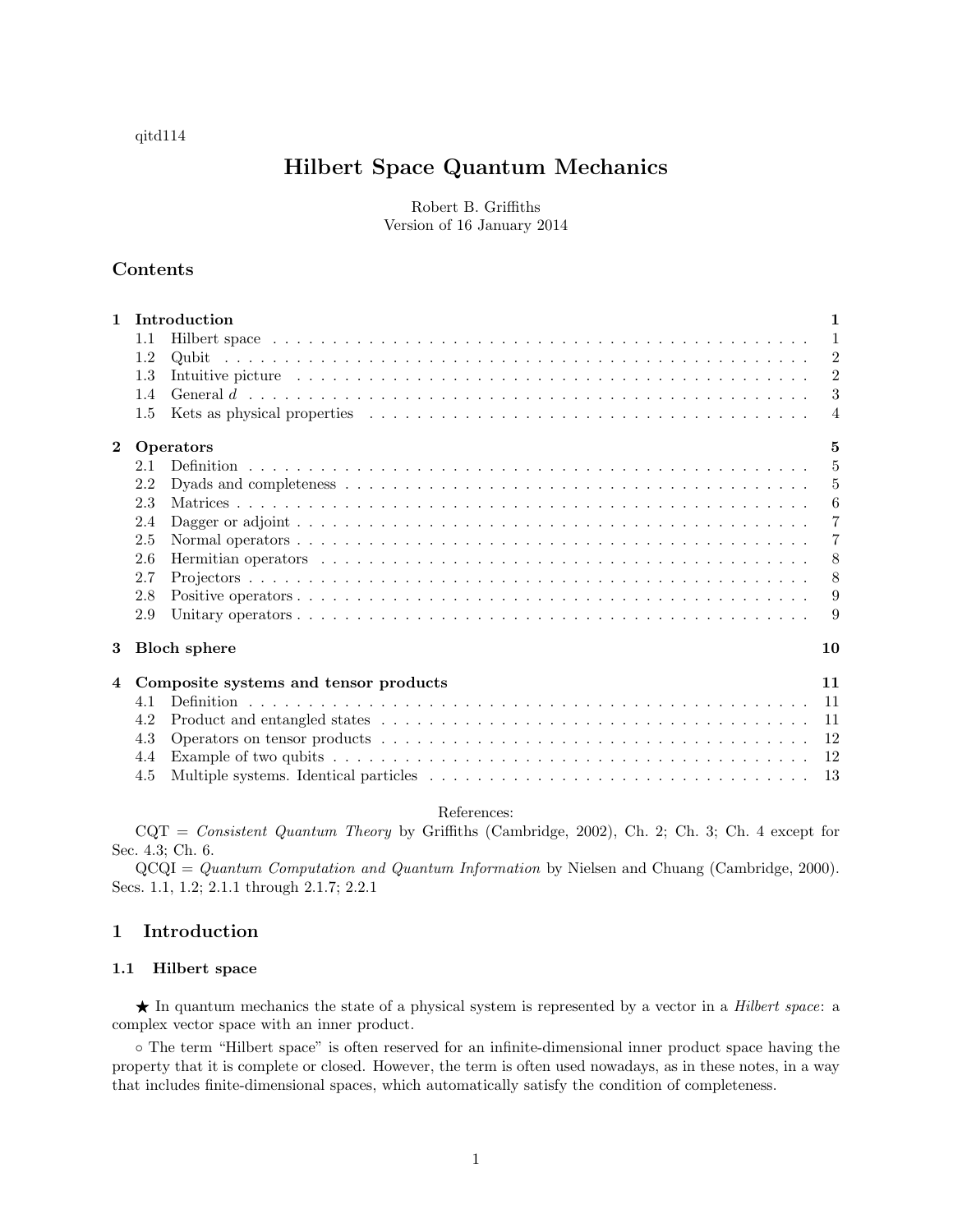$\star$  We will use *Dirac notation* in which the vectors in the space are denoted by  $|v\rangle$ , called a ket, where v is some symbol which identifies the vector.

One could equally well use something like  $\vec{v}$  or **v**. A multiple of a vector by a complex number c is written as  $c|v\rangle$ —think of it as analogous to  $c\vec{v}$  of  $c\mathbf{v}$ .

 $\star$  In Dirac notation the inner product of the vectors  $|v\rangle$  with  $|w\rangle$  is written  $\langle v|w\rangle$ . This resembles the ordinary dot product  $\vec{v} \cdot \vec{w}$  except that one takes a complex conjugate of the vector on the left, thus think of  $\vec{v}^* \cdot \vec{w}$ .

#### 1.2 Qubit

 $\star$  The simplest interesting space of this sort is two-dimensional, which means that every vector in it can be written as a linear combination of two vectors which form a basis for the space. In quantum information the *standard* (or *computational*) basis vectors are denoted  $|0\rangle$  and  $|1\rangle$ , and it is assumed that both of them are normalized and that they are mutually orthogonal

$$
\langle 0|0\rangle = 1 = \langle w|w\rangle, \quad \langle 0|1\rangle = 0 = \langle 1|0\rangle. \tag{1}
$$

(Note that  $\langle v|w\rangle = \langle w|v\rangle^*$ , so  $\langle 0|1\rangle = 0$  suffices.)

• The notation  $|0\rangle$  and  $|1\rangle$  is intended to suggest an analogy, which turns out to be very useful, with an ordinary bit (binary digit) that takes the value 0 or 1. In quantum information such a two-dimensional Hilbert space, or the system it represents, is referred to as a qubit (pronounced "cubit"). However, there are disanalogies as well. Linear combinations like  $0.3|0\rangle + 0.7i|1\rangle$  make perfectly good sense in the Hilbert space, and have a respectable physical interpretation, but there is nothing analogous for the two possible states 0 and 1 of an ordinary bit.

 $\star$  In quantum mechanics a two-dimensional complex Hilbert space H is used for describing the angular momentum or "spin" of a spin-half particle (electron, proton, neutron, silver atom), which then provides a physical representation of a qubit.

 $\circ$  The polarization of a photon (particle of light) is also described by  $d = 2$ , so represents a qubit.

• A state or vector  $|v\rangle$  says something about one component of the spin of the spin half particle. The usual convention is:

$$
|0\rangle = |z^{+}\rangle \leftrightarrow S_{z} = +1/2, \quad |1\rangle = |z^{-}\rangle \leftrightarrow S_{z} = -1/2,
$$
 (2)

where  $S_z$ , the z component of angular momentum is measured in units of  $\hbar$ . Here are some other correspondences:

$$
\sqrt{2}|x^{+}\rangle = |0\rangle + |1\rangle \leftrightarrow S_{x} = +1/2, \quad \sqrt{2}|x^{-}\rangle = |0\rangle - |1\rangle \leftrightarrow S_{x} = -1/2, \n\sqrt{2}|y^{+}\rangle = |0\rangle + i|1\rangle \leftrightarrow S_{y} = +1/2, \quad \sqrt{2}|y^{-}\rangle = |0\rangle - i|1\rangle \leftrightarrow S_{y} = -1/2.
$$
\n(3)

The general rule is that if w is a direction in space corresponding to the angles  $\theta$  and  $\phi$  in polar coordinates,

$$
|0\rangle + e^{i\phi} \tan(\theta/2)|1\rangle \leftrightarrow S_w = +1/2, \quad |0\rangle - e^{i\phi} \cot(\theta/2)|1\rangle \leftrightarrow S_w = -1/2,
$$
 (4)

but see the comments below on normalization.

#### 1.3 Intuitive picture

**★** Physics consists of more than mathematics: along with mathematical symbols one always has a "physical picture," some sort of intuitive idea or geometrical construction which aids in thinking about what is going on in more approximate and informal terms than is possible using "bare" mathematics.

 $\star$  Most physicists think of a spin-half particle as something like a little top or gyroscope which is spinning about some axis with a well-defined direction in space, the direction of the angular momentum vector.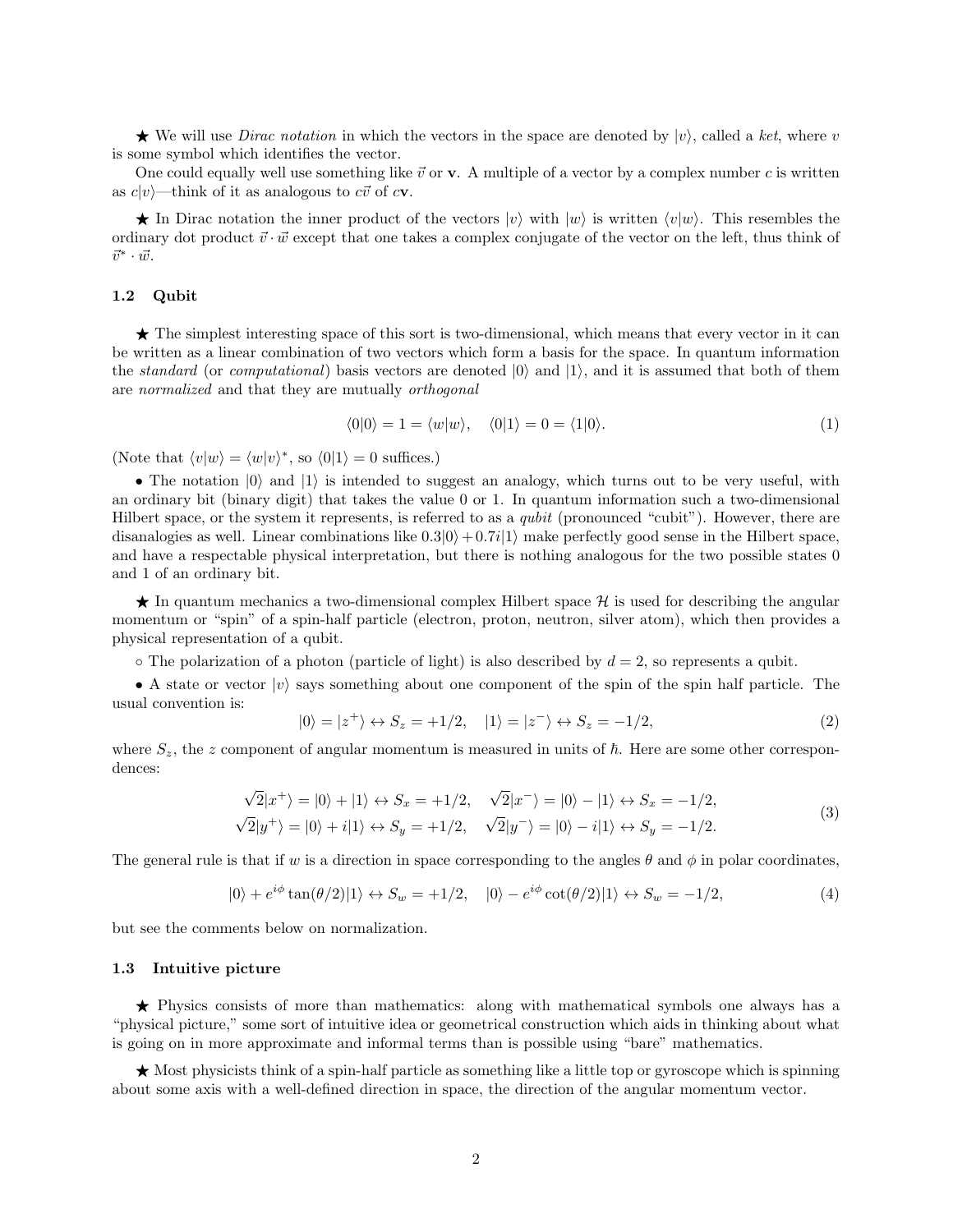• This physical picture is often very helpful, but there are circumstances in which it can mislead, as can any attempt to visualize the quantum world in terms of our everyday experience. So one should be aware of its limitations.

• In particular, the axis of a gyroscope has a very precise direction in space, which is what makes such objects useful. But thinking of the spin of a spin-half particle as having a precise direction can mislead. A better (though by no means exact) physical picture is to think of the spin-half particle as having an angular momentum vector pointing in a random direction in space, but subject to the constraint that a particular component of the angular momentum, say  $S_z$ , is positive, rather than negative.

• Thus in the case of  $|0\rangle$ , which means  $S_z = +1/2$ , think of  $S_x$  and  $S_y$  as having random values. Strictly speaking these quantities are undefined, so one should not think about them at all. However, it is rather difficult to have a mental picture of an object spinning in three dimensions, but which has only one component of angular momentum. Thus treating one component as definite and the other two as random, while not an exact representation of quantum physics, is less likely to lead to incorrect conclusions than if one thinks of all three components as having well-defined values.

◦ An example of an incorrect conclusion is the notion that a spin-half particle can carry a large amount of information in terms of the orientation of its spin axis. To specify the orientation in space of the axis of a gyroscope requires on the order of  $\log_2(1/\Delta\theta) + \log_2(1/\Delta\phi)$  bits, where  $\Delta\theta$  and  $\Delta\phi$  are the precisions with which the direction is specified (in polar coordinates). This can be quite a few bits, and in this sense the direction along which the angular momentum vector of a gyroscope is pointing can "contain" or "carry" a large amount of information. By contrast, the spin degree of freedom of a spin-half particle never carries or contains more than 1 bit of information, a fact which if ignored gives rise to various misunderstandings and paradoxes.

## 1.4 General d

A Hilbert space H of dimension  $d = 3$  is referred to as a *qutrit*, one with  $d = 4$  is sometimes called a ququart, and the generic term for any  $d > 2$  is qualit. We will assume  $d < \infty$  to avoid complications which arise in infinite-dimensional Hilbert spaces.

A collection of linearly independent vectors  $\{|\beta_i\rangle\}$  form a basis of H provided any  $|\psi\rangle$  in H can be written as a linear combination:

$$
|\psi\rangle = \sum_{j} c_j |\beta_j\rangle. \tag{5}
$$

The number d of vectors forming the basis is the dimension of  $H$  and does not depend on the choice of basis.

 $\star$  A particularly useful case is an *orthonormal basis*  $\{|j\rangle\}$  for  $j = 1, 2, \ldots, d$ , with the property that

$$
\langle j|k\rangle = \delta_{jk}:\tag{6}
$$

the inner product of two basis vectors is 0 for  $j \neq k$ , i.e., they are *orthogonal*, and equal to 1 for  $j = k$ , i.e., they are normalized.

 $\bullet$  If we write

$$
|v\rangle = \sum_{j} v_j |j\rangle, \quad |w\rangle = \sum_{j} w_j |j\rangle,\tag{7}
$$

where the coefficients  $v_j$  and  $w_j$  are given by

$$
v_j = \langle j | v \rangle, \quad w_j = \langle j | w \rangle,\tag{8}
$$

the inner product can be written as

$$
(|v\rangle)^{\dagger}|w\rangle = \langle v|w\rangle = \sum_{j} v_{j}^{*} w_{j}, \qquad (9)
$$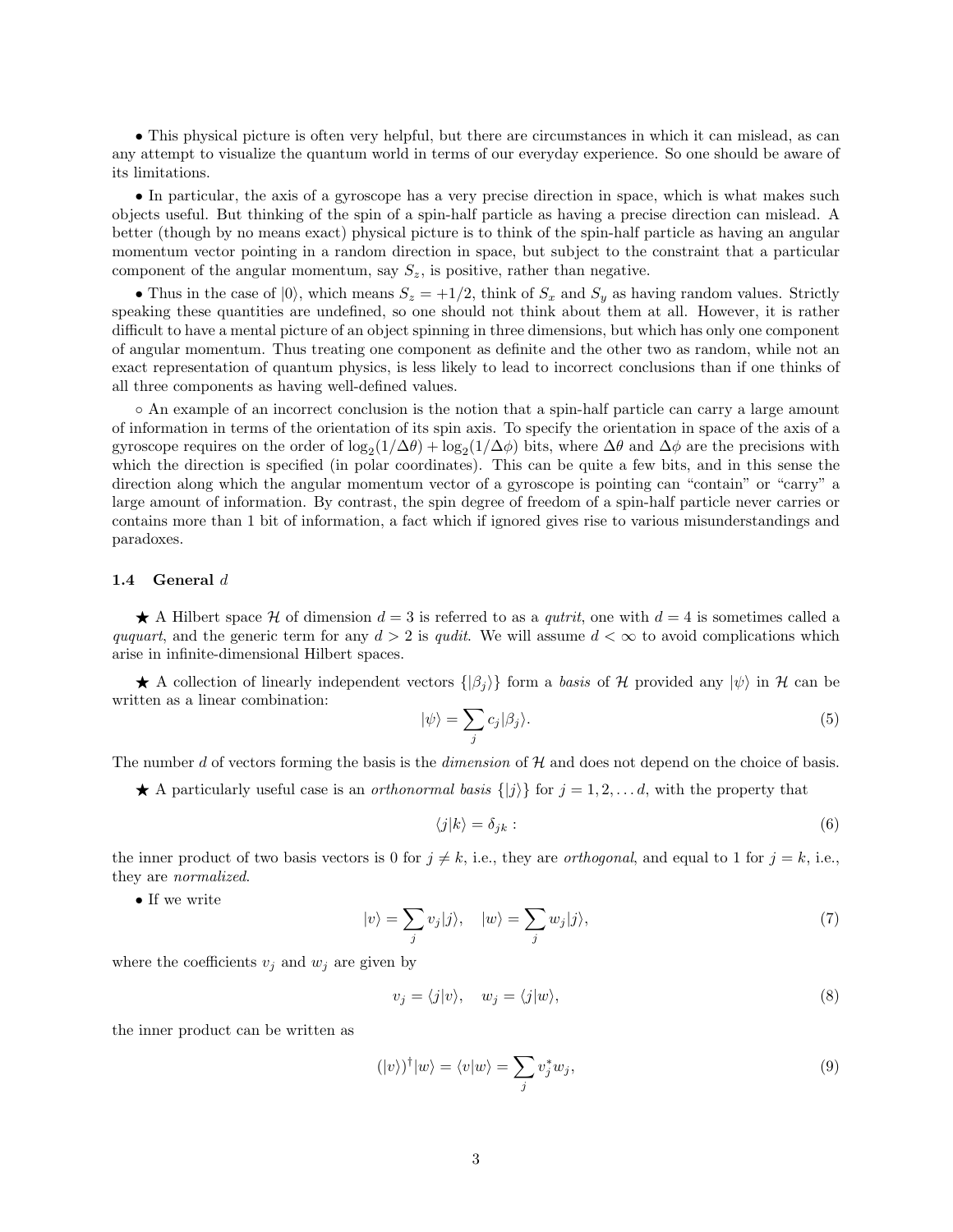which can be thought of as the product of a "bra" vector

$$
\langle v| = (|v\rangle)^{\dagger} = \sum_{j} v_{j}^{*} \langle j| \tag{10}
$$

with the "ket" vector  $|w\rangle$ . (The terminology goes back to Dirac, who referred to  $\langle v|w\rangle$  as a bracket.)

- For more on the <sup>†</sup> operation, see below.
- $\star$  It is often convenient to think of  $|w\rangle$  as represented by a column vector

$$
|w\rangle = \begin{pmatrix} w_1 \\ w_2 \\ \dots \\ w_d \end{pmatrix},\tag{11}
$$

and  $\langle v|$  by a row vector

$$
\langle v| = (v_1^*, v_2^*, \cdots v_d^*). \tag{12}
$$

The inner product (9) is then the matrix product of the row times the column vector.

 $\circ$  Of course the numbers  $v_j$  and  $w_j$  depend on the basis. The inner product  $\langle v|w\rangle$ , however, is independent of the choice of basis.

## 1.5 Kets as physical properties

 $\star$  In quantum mechanics, two vectors  $|\psi\rangle$  and  $c|\psi\rangle$ , where c is any nonzero complex number have exactly the same physical significance. For this reason it is sometimes helpful to say that the physical state corresponds not to a particular vector in the Hilbert space, but to the ray, or one-dimensional subspace. defined by the collection of all the complex multiples of a particular vector.

• One can always choose c (assuming  $|\psi\rangle$  is not the zero vector, but that never represents any physical situation) in such a way that the  $|\psi\rangle$  corresponding to a particular physical situation is normalized,  $\langle \psi | \psi \rangle = 1$ or  $\|\psi\| = 1$ , where the norm  $\|\psi\|$  of a state  $|\psi\rangle$  is the positive square root of

$$
\|\psi\|^2 = \langle \psi | \psi \rangle,\tag{13}
$$

and is zero if and only if  $|\psi\rangle$  is the (unique) zero vector, which will be written as 0 (and is not to be confused with  $|0\rangle$ ).

 $\circ$  Normalized vectors can always be multiplied by a *phase factor*, a complex number of the form  $e^{i\phi}$  where  $\phi$  is real, without changing the normalization or the physical interpretation, so normalization by itself does not single out a single vector representing a particular physical state of affairs.

◦ For many purposes it is convenient to use normalized vectors, and for this reason some students of the subject have the mistaken impression that *any* vector representing a quantum system *must* be normalized. But that is to turn convenience into legalism. There are circumstances in which (as we shall see) it is more convenient not to use normalized vectors.

• The state of a single qubit is always a linear combination of the basis vectors  $|0\rangle$  and  $|1\rangle$ ,

$$
|\psi\rangle = \alpha|0\rangle + \beta|1\rangle, \tag{14}
$$

where  $\alpha$  and  $\beta$  are complex numbers. When  $\alpha \neq 0$  this can be rewritten as

$$
\alpha|0\rangle + \beta|1\rangle = \alpha(|0\rangle + (\beta/\alpha)|1\rangle) = \alpha(|0\rangle + \gamma|1\rangle), \quad \gamma := \beta/\alpha.
$$
 (15)

Since the physical significance of this state does not change if it is multiplied by a (nonzero) constant, we may multiply by  $\alpha^{-1}$  and obtain a standard (unnormalized) form

$$
|0\rangle + \gamma |1\rangle \tag{16}
$$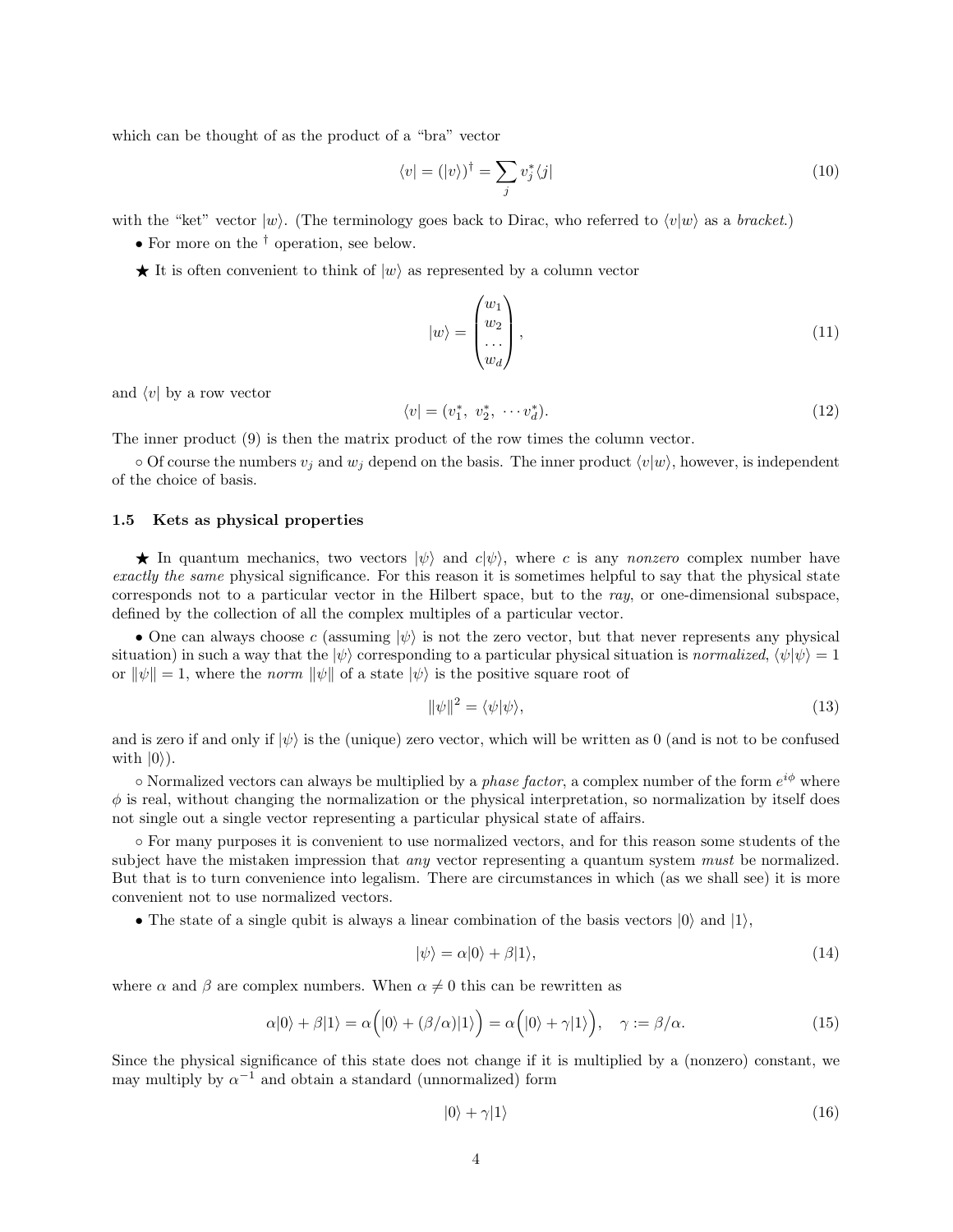characterized by a single complex number  $\gamma$ . There is then a one-to-one correspondence between different physical states or rays, and complex numbers  $\gamma$ , if one includes  $\gamma = \infty$  to signify the ray generated by  $|1\rangle$ .

• Avoid the following mistake. Just because  $|\psi\rangle$  and  $c|\psi\rangle$  have the same physical interpretation does not mean that one can multiply a vector inside some formula by a constant without changing the physics. Thus  $|\chi\rangle + |\psi\rangle$  and  $|\chi\rangle - |\psi\rangle$  will (in general) not have the same physical significance. See the examples in (3) and the discussion above of (16). An overall constant makes no difference, but changing the relative magnitudes or phases of two kets in a sum can make a difference.

 $\star$  Two nonzero vectors  $|\psi\rangle$  and  $|\phi\rangle$  which are *orthogonal*,  $\langle \phi | \psi \rangle = 0$ , represent distinct physical properties: if one corresponds to a property, such as  $S_z = +1/2$ , which is a correct description of a physical system at a particular time, then the other corresponds to a physical property which is not true (false) for this system at this time. That is, the physical properties are mutually exclusive.

 $\square$  Exercise. There are six vectors in (2) and (3). Which pairs represent mutually exclusive properties?

 $\circ$  An example of mutually exclusive properties from classical physics:  $P :=$  the energy is less than 1 Joule;  $Q :=$  the energy is greater than 2 Joules.

**There are cases in which**  $|\psi\rangle$  **is neither a multiple of**  $|\phi\rangle$ **, nor is it orthogonal to**  $|\phi\rangle$ **. For example,** the  $S_z = +1/2$  vector in (2) and the  $S_x = +1/2$  vector in (3). These represent neither the same physical situation, nor do they represent distinct physical situations. Instead they represent *incompatible* properties, where the term "incompatible" has a very special quantum mechanical meaning with no exact classical counterpart.

• A quantum system cannot simultaneously possess two incompatible properties. For example, a spinhalf particle cannot have both  $S_x = 1/2$  and  $S_z = 1/2$ . There is nothing in the Hilbert space that could be used to represent such a combined property.

★ All the major conceptual difficulties of quantum theory are associated with the fact that the quantum Hilbert space allows incompatible properties.

• There is nothing analogous to this in classical physics, so knowing what to do (or not do) with incompatible properties is key to a clear understanding of quantum theory.

# 2 Operators

#### 2.1 Definition

Operators are linear maps of the Hilbert space H onto itself. If A is an operator, then for any  $|\psi\rangle$  in  $\mathcal{H}, A|\psi\rangle$  is another element in  $\mathcal{H}$ , and linearity means that

$$
A(b|\psi\rangle + c|\phi\rangle) = bA|\psi\rangle + cA|\phi\rangle
$$
\n(17)

for any pair  $|\psi\rangle$  and  $|\phi\rangle$ , and any two (complex) numbers b and c.

• The product  $AB$  of two operators A and B is defined by

$$
(AB)|\psi\rangle = A(B|\psi\rangle) = AB|\psi\rangle,\tag{18}
$$

where one usually omits the parentheses, as on the right side. Note that in general  $AB \neq BA$ .

#### 2.2 Dyads and completeness

 $\star$  The simplest operator is a *dyad*, written in Dirac notation as a ket followed directly by a bra, e.g.,  $|\chi\rangle\langle\omega|$ . Its action is defined by

$$
(|\chi\rangle\langle\omega|)|\psi\rangle = |\chi\rangle\langle\omega|\psi\rangle = (\langle\omega|\psi\rangle)|\chi\rangle. \tag{19}
$$

◦ The middle term is not really required for the definition, as the left side is defined by the right side: the scalar (complex number)  $\langle \omega | \psi \rangle$  multiplying the ket  $|\chi \rangle$ . Nonetheless the middle term, formed by removing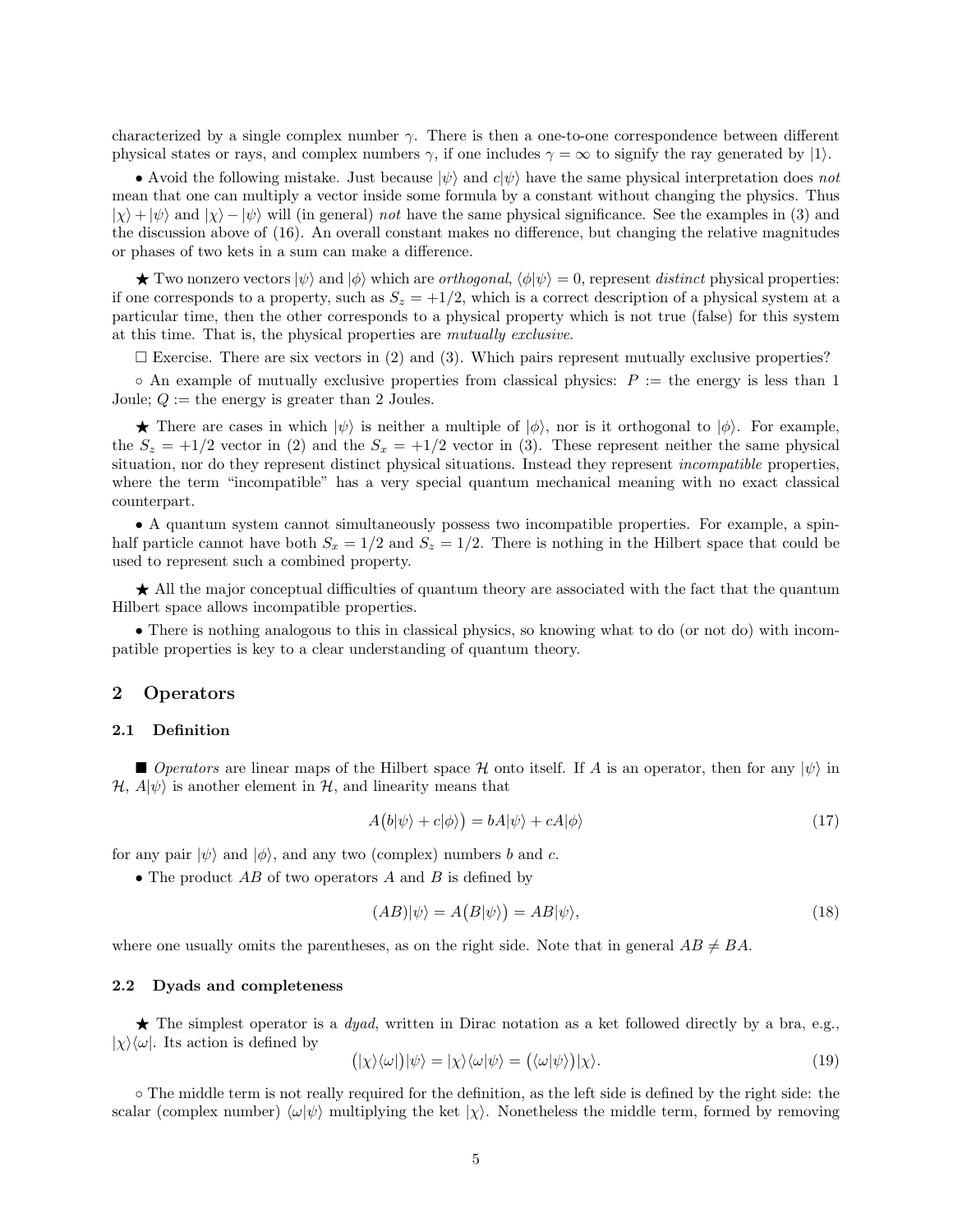the parentheses and replacing two vertical bars  $\parallel$  between  $\omega$  and  $\psi$  with one bar | is one of the examples of "Dirac magic" which makes this notation appealing to physicists.

• The following "completeness relation" is extremely useful:

$$
I = \sum_{j} |j\rangle\langle j|.\tag{20}
$$

Here I is the identity operator,  $I|\psi\rangle = |\psi\rangle$  for any  $|\psi\rangle$ , and the sum on the right is over dyads  $|j\rangle\langle j|$ corresponding to the elements  $|j\rangle$  of an orthonormal basis.

◦ Among the useful applications of (20):

$$
|\psi\rangle = \left(\sum_{j} |j\rangle\langle j| \right) |\psi\rangle = \sum_{j} |j\rangle\langle j| \psi\rangle = \sum_{j} \langle j| \psi\rangle \cdot |j\rangle,\tag{21}
$$

where a dot has been inserted in the final expression for clarity.

#### 2.3 Matrices

 $\star$  Given an operator A and a basis  $\{\beta_i\}$ , which need not be orthonormal, the matrix associated with A is the square array of numbers  $A_{jk}$  defined by:

$$
A|\beta_k\rangle = \sum_j |\beta_j\rangle A_{jk} = \sum_j A_{jk}|\beta_j\rangle.
$$
 (22)

◦ The intermediate form with the matrix elements following the kets can provide a useful mnemonic for the order of the subscripts because it looks like the "natural" Dirac expression given below in (23).

◦ Note that the matrix depends on the choice of basis as well as on the operator A.

 $\star$  In the case of an orthonormal basis one can employ (20) to write

$$
A|k\rangle = I \cdot A|k\rangle = \left(\sum_{j} |j\rangle\langle j| \right) A|k\rangle = \sum_{j} |j\rangle\langle j| A|k\rangle = \sum_{j} \langle j| A|k\rangle \cdot |j\rangle. \tag{23}
$$

Here  $\langle j|A|k\rangle$ , the inner product of  $|j\rangle$  with  $A|k\rangle$ , is the same as  $A_{jk}$  in (22). Thus  $\langle j|A|k\rangle$ , and more generally  $\langle \psi | A | \omega \rangle$ , is referred to as a "matrix element" when using Dirac notation.

• In a similar way

$$
A = I \cdot A \cdot I = \sum_{j} |j\rangle\langle j| \cdot A \cdot \sum_{k} |k\rangle\langle k| = \sum_{jk} \langle j|A|k\rangle \cdot |j\rangle\langle k|. \tag{24}
$$

allows us to express the operator A as a sum of dyads, with coefficients given by its matrix elements.

 $\circ$  The object written as  $\langle j|A|k\rangle$  in Dirac notation corresponds to the matrix  $A_{jk}$  whose components are indicated using subscripts. Note that the order  $j$  before  $k$  is the same in both cases.

 $\Box$  Exercise. Show that  $\langle j|A|k \rangle = A_{jk}$ , where  $A_{jk}$  is defined using (22) with  $|\beta_j \rangle = |j\rangle$ .

 $\star$  When A refers to a qubit the usual way of writing the matrix in the standard (or computational) basis is (note the order of the elements):

$$
\begin{pmatrix}\n\langle 0|A|0\rangle & \langle 1|A|0\rangle \\
\langle 1|A|0\rangle & \langle 1|A|1\rangle\n\end{pmatrix}
$$
\n(25)

• Another application of (20) is in writing the matrix element of the product of two operators in terms of the individual matrix elements:

$$
\langle j|AB|k\rangle = \langle j|A \cdot I \cdot B|k\rangle = \sum_{m} \langle j|A|m\rangle \langle m|B|k\rangle.
$$
 (26)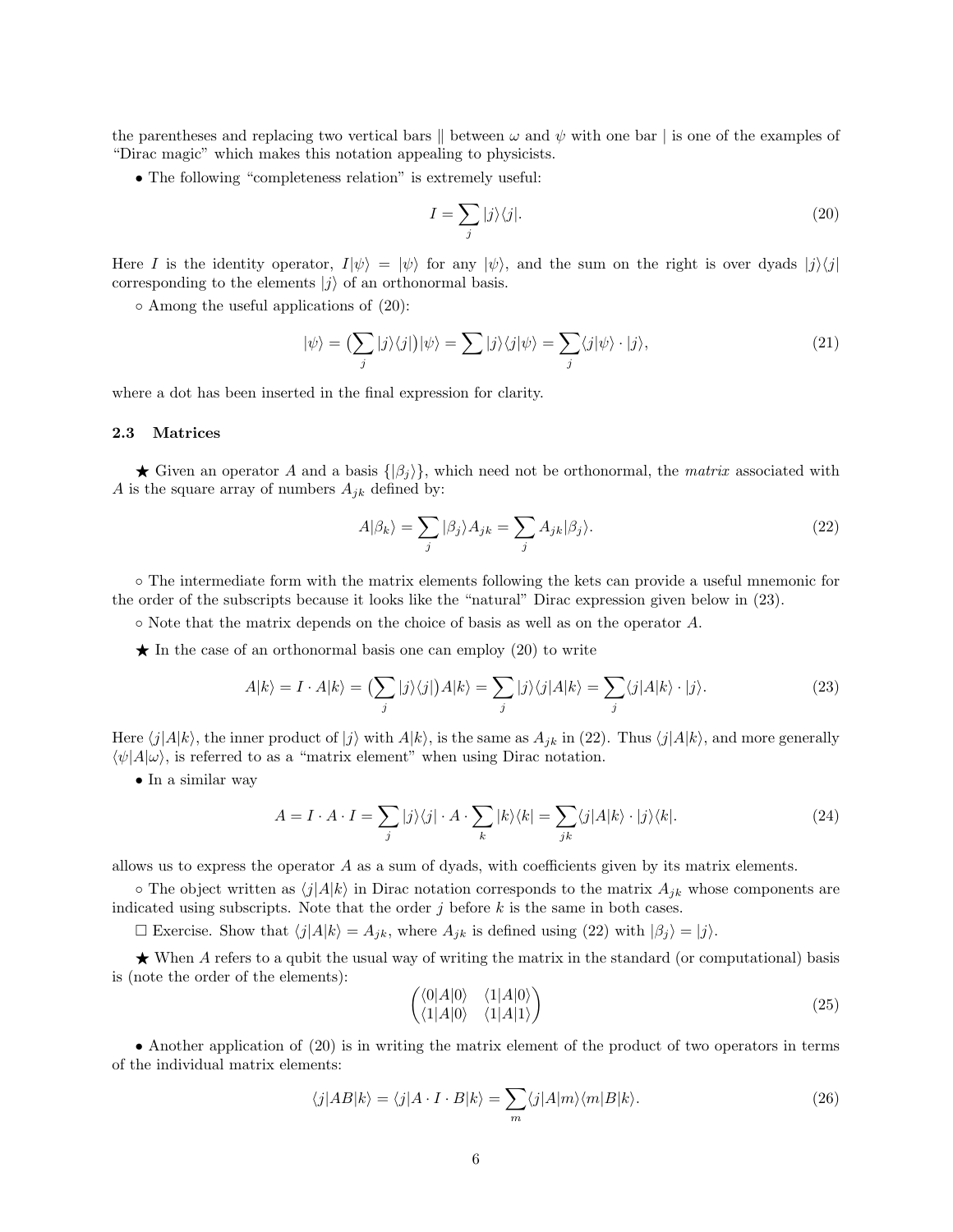Using subscripts this equation would be written as

$$
(AB)_{jk} = \sum_{m} A_{jm} B_{mk}.\tag{27}
$$

 $\star$  The rank of an operator A or its matrix is the maximum number of linearly independent rows of the matrix, which is the same as the maximum number of linearly independent columns.

- The rank does not depend upon which basis is used to produce the matrix for the operator.
- The rank of a dyad is 1.
- $\star$  The trace Tr(A) of an operator A is the sum of the diagonal elements of its matrix:

$$
\text{Tr}(A) = \sum_{j} \langle j | A | j \rangle = \sum_{j} A_{jj}.
$$
\n(28)

One can show that the trace is independent of the basis used in define the matrix elements. In particular, one does not need to use an orthonormal basis;  $\sum_j A_{jj}$  can be used with the  $A_{jj}$  defined in (22).

• The following are very useful formulas

$$
\operatorname{Tr}(|\phi\rangle\langle\psi|) = \langle\psi|\phi\rangle, \quad \operatorname{Tr}(A|\phi\rangle\langle\psi|) = \langle\psi|A|\phi\rangle \tag{29}
$$

 $\square$  Exercise. Derive the formulas in (29)

## 2.4 Dagger or adjoint

 $\star$  The dagger or adjoint operation  $\dagger$  can be illustrated by some examples:

$$
(\ket{\psi})^{\dagger} = \langle \psi |, \quad (\langle \psi |)^{\dagger} = |\psi \rangle,
$$
\n(30)

$$
(b|\psi\rangle + c|\phi\rangle)^{\dagger} = b^* \langle \psi | + c^* \langle \phi |,
$$
\n(31)

$$
(|\psi\rangle\langle\omega|)^{\dagger} = |\omega\rangle\langle\psi| \tag{32}
$$

$$
\langle j|A^{\dagger}|k\rangle = (\langle k|A|j\rangle)^{*},\tag{33}
$$

$$
(aA + bB)^{\dagger} = a^*A^{\dagger} + b^*B^{\dagger},\tag{34}
$$

$$
(AB)^{\dagger} = B^{\dagger} A^{\dagger}.
$$
\n(35)

 $\circ$  Note that the dagger operation is *antilinear* in that scalars such as a and b are replaced by their complex conjugates. In fact, † can be thought of as a generalization of the idea of taking a complex conjugate, and in mathematics texts it is often denoted by <sup>∗</sup> .

• The operator  $A^{\dagger}$  is called the *adjoint* of the operator A. From (33) one sees that the matrix of  $A^{\dagger}$  is the complex conjugate of the transpose of the matrix of A.

#### 2.5 Normal operators

A normal operator A on a Hilbert space is one that commutes with its adjoint,  $AA^{\dagger} = A^{\dagger}A$ . Normal operators have the nice property that they can be diagonalized using an orthonormal basis, that is

$$
A = \sum_{j} \alpha_j |a_j\rangle\langle a_j| \tag{36}
$$

where the basis vectors  $|a_i\rangle$  are *eigenvectors* or *eigenkets* of A and the (in general complex) numbers  $\alpha_i$  are its eigenvalues. Equivalently, the matrix of A in this basis is diagonal

$$
\langle a_j | A | a_k \rangle = \alpha_j \delta_{jk}.\tag{37}
$$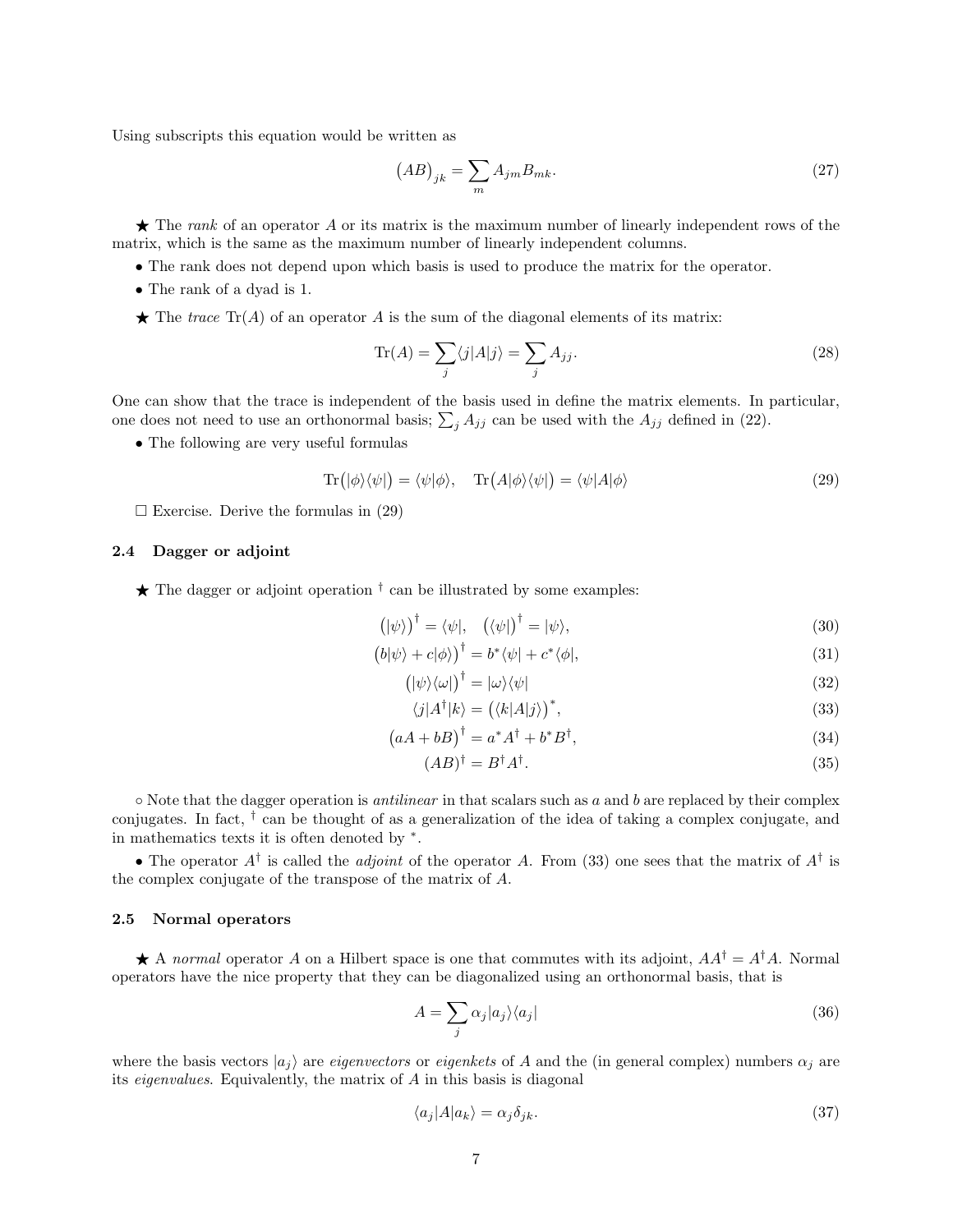• Equation (36) is often referred to as the spectral form or spectral resolution of the operator A.

 $\circ$  Note that the completeness relation (20) is of the form (36), since the eigenvalues of I are all equal to 1.

#### 2.6 Hermitian operators

A Hermitian or self-adjoint operator A is defined by the property that  $A = A^{\dagger}$ , so it is a normal operator. It is the quantum analog of a real (as opposed to a complex) number. Its eigenvalues  $\alpha_i$  are real numbers.

◦ The terms "Hermitian" and "self-adjoint" mean the same thing for a finite-dimensional Hilbert space, which is all we are concerned with; the distinction is important for infinite-dimensional spaces.

• Hermitian operators in quantum mechanics are used to represent physical variables, quantities such as energy, momentum, angular momentum, position, and the like. The operator representing the energy is the Hamiltonian H.

 $\circ$  The operator  $S_z = \frac{1}{2}(|z^+\rangle\langle z^+| - |z^-\rangle\langle z^-|)$  represents the the z component of angular momentum (in units of  $\hbar$ ) of a spin-half particle.

★ In classical physics a physical variable, such as the energy or a component of angular momentum, always has a well-defined value for a physical system in a particular state. In quantum physics this is no longer the case: if a quantum system is in the state  $|\psi\rangle$ , the physical variable corresponding to the operator A has a well-defined value if and only if  $|\psi\rangle$  is an eigenvector of A,  $A|\psi\rangle = \alpha|\psi\rangle$ , where  $\alpha$ , necessarily a real number since  $A^{\dagger} = A$ , is the value of the physical variable in this state.

 $\circ$  The eigenstates of  $S_z$  for a spin-half particle are  $|z^+\rangle$  and  $|z^-\rangle$ , with eigenvalues of  $+1/2$  and  $-1/2$ , respectively. Thus for such a particle the  $z$  component of angular momentum can take on only two values (it is "quantized"), in contrast to the (uncountably) infinite set of values available to a classical particle.

 $\circ$  If  $|\psi\rangle$  is not an eigenstate of A, then in this state the physical quantity A is undefined, or meaningless in the sense that quantum theory can assign it no meaning.

 $\circ$  The state  $|x^+\rangle$  is an eigenstate of  $S_x$  but not of  $S_z$ . Hence in this state  $S_x$  has a well-defined value  $(1/2)$ , whereas  $S_z$  is undefined.

• There have been many attempts to assign a physical meaning to A when a quantum system is in a state which is not an eigenstate of A. All such attempts to make what is called a "hidden variable" theory have (thus far, at least) been unsuccessful.

◦ An apparent exception to this statement arises when "state" is used as a mathematical tool for calculating probabilities, rather than as an actual physical property of the system. We shall deal with this later when discussing quantum probabilities.

#### 2.7 Projectors

A projector, short for "orthogonal projection operator", is a Hermitian operator  $P = P^{\dagger}$  which is idempotent in the sense that  $P^2 = P$ . Equivalently, it is a Hermitian operator all or whose eigenvalues are either 0 or 1. Therefore there is always a basis (which depends, of course, on the projector) in which its matrix is diagonal in the sense of (37), with only 0 or 1 on the diagonal. Conversely, such a matrix always represents a projector.

• There is a one-to-one correspondence between a projector  $P$  and the *subspace*  $P$  of the Hilbert space that it projects onto. P consists of all the kets  $|\psi\rangle$  such that  $P|\psi\rangle = |\psi\rangle$ ; i.e., it is the eigenspace consisting of eigenvectors of  $P$  with eigenvalue 1.

◦ The term "projector" is used because such an operator "projects" a vector in a "perpendicular" manner onto a subspace. See Fig. 3.4 in CQT.

 $\circ$  Both the identity I and the zero operator 0 which maps every ket onto the zero ket are projectors.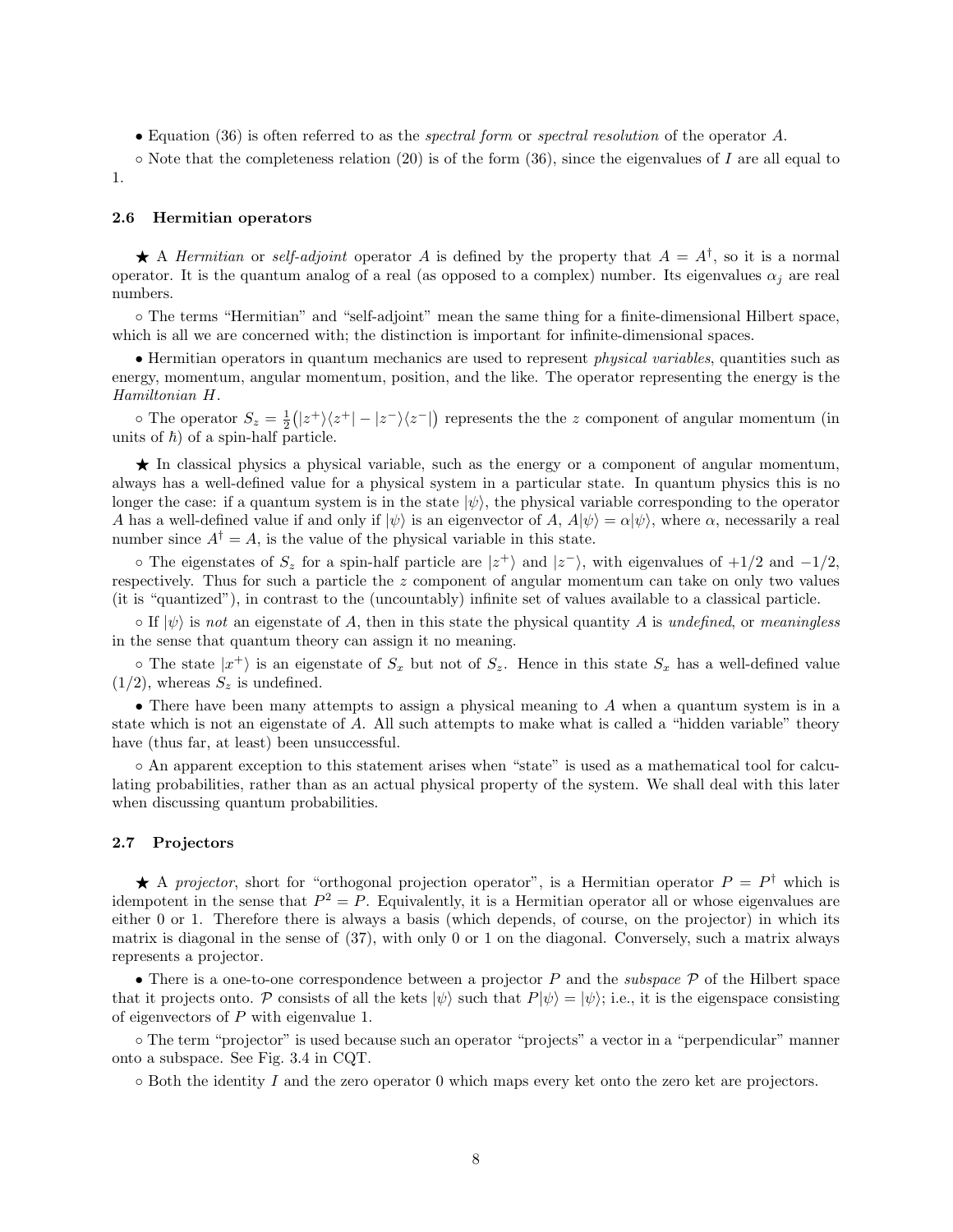$\circ$  A more interesting example is the dyad  $|\psi\rangle\langle\psi|$  for a normalized  $(\|\psi\|=1)$  state  $|\psi\rangle$ . If  $|\psi\rangle$  is not normalized (and not zero), the corresponding projector is

$$
P = \frac{|\psi\rangle\langle\psi|}{\langle\psi|\psi\rangle} \tag{38}
$$

 $\circ$  If  $|\psi\rangle$  and  $|\phi\rangle$  are two normalized states orthogonal to each other,  $\langle\psi|\phi\rangle = 0$ , then the sum  $|\psi\rangle\langle\psi|+|\phi\rangle\langle\phi|$ of the corresponding dyads is also a projector.

 $\star$  The physical significance of projectors is that they represent *physical properties* of a quantum system that can be either true or false. The property  $P$  corresponding to a projector  $P$  (it is convenient to use the same symbol for both) is true if the physical state  $|\psi\rangle$  of the system is an eigenstate of P with eigenvalue 1, and false if it is an eigenstate with eigenvalue 0. If  $|\psi\rangle$  is not an eigenstate of P, then the corresponding property is undefined (meaningless) for this state.

 $\circ$  For example,  $|z^+\rangle\langle z^+|$ , assuming  $\langle z^+|z^+\rangle=1$ , is the projector for a spin half particle corresponding to the property  $S_z = +1/2$ . If the particle is in the state  $|z^+\rangle$  the property is true, while if the particle is in the state  $|z^{-}\rangle$  the property is false. In all other cases, such as the state  $|x^{+}\rangle$ , the property is undefined.

• The negation of a property P is represented by the projector  $\tilde{P} = I - P$ , also written as ∼P or  $\neg P$ . If P is true, then  $\tilde{P}$  is false, and vice versa.

• More generally, when two projectors P and Q are orthogonal,  $PQ = 0$ , the truth of one implies that the other is false. Note that  $\tilde{P}P = (I - P)P = P - P^2 = P - P = 0$ .

 $\circ$  The negation of  $S_z = +1/2$  is  $S_z = -1/2$ , and vice versa.

 $\star$  Two quantum properties represented by projectors P and Q are said to be *compatible* if  $PQ = QP$ , i.e., if P and Q commute. Otherwise, when  $PQ \neq QP$ , they are *incompatible*.

• When  $PQ = QP$ , the product  $PQ$  is itself a projector, and represents the property "P AND Q," i.e, the property that the system has both properties  $P$  and  $Q$  at the same time. On the other hand it is impossible to make sense of the expression "P AND  $Q$ " when P and Q are incompatible. See the discussion in CQT Sec. 4.6. Attempting to combine incompatible properties violates the *single framework* rule of quantum interpretation, and leads sooner or later to contradictions and irresolvable paradoxes.

 $\circ$  The projectors  $|z^{+}\rangle\langle z^{+}|$  and  $|x^{+}\rangle\langle x^{+}|$  do not commute, and so  $S_{z} = +1/2$  and  $S_{x} = +1/2$  are examples of incompatible properties.

 $□$  Exercise. Show that if P and Q are commuting projectors, then  $P + Q - PQ$  is a projector. Argue that it represents "P OR Q" for the nonexclusive OR. What projector corresponds to the exclusive XOR?

## 2.8 Positive operators

★ The *positive* operators form another important class of Hermitian operators. They are defined by the requirement that the  $\alpha_i$  in (36) be nonnegative,  $\alpha_i \geq 0$ , or equivalently by the requirement that for every ket  $|\psi\rangle$ 

$$
\langle \psi | A | \psi \rangle \ge 0. \tag{39}
$$

◦ Both of these ways of characterizing a positive operator are useful for certain purposes, and both should be memorized.

 $\square$  Exercise. Show that these two definitions of a positive operator are equivalent in that each implies the other.

• Positive operators arise in quantum mechanics in various contexts, but one of the most important is when dealing with probabilities, which are inherently positive quantities.

#### 2.9 Unitary operators

 $\star$  A unitary operator U has the property that

$$
U^{\dagger}U = I = UU^{\dagger}.
$$
\n<sup>(40)</sup>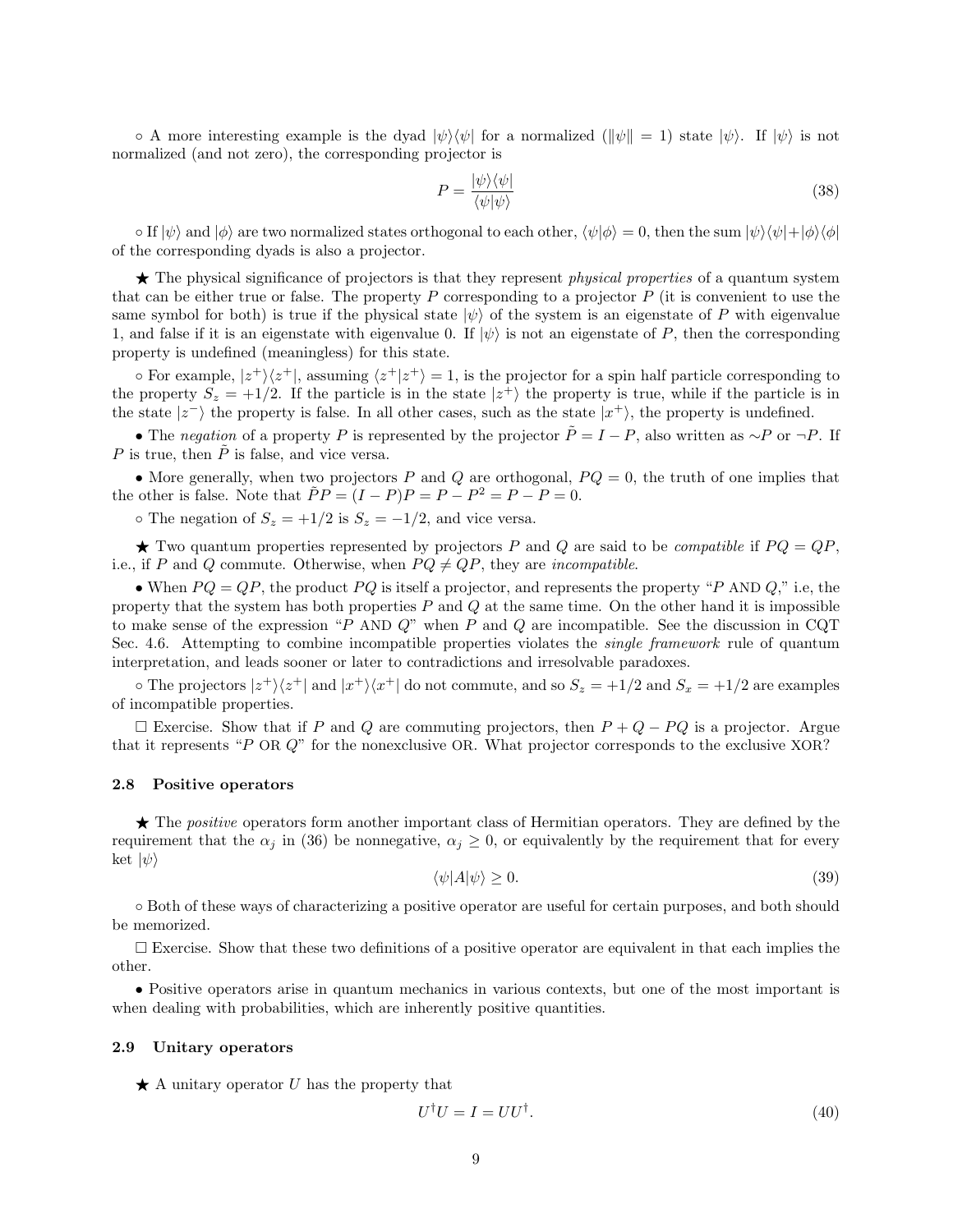• Since  $U$  commutes with its adjoint it is a normal operator and can be written in the form  $(36)$ . Then  $(40)$  implies and is implied by the condition that all the eigenvalues of U are complex numbers of magnitude 1, i.e., they lie on the unit circle in the complex plane.

 $\circ$  In a finite-dimensional Hilbert space, with U mapping the space into itself, each equality in (40) implies the other, so that one need only check one of them, say  $UU^{\dagger} = I$ , to see if U is unitary.

 $\circ$  If one thinks of U as a matrix, the first equality in (40) is equivalent to the statement that the columns of  $U$ , thought of as column vectors, form an orthonormal basis of the Hilbert space. The second equality states that the rows of U likewise form an orthonormal basis.

 $\square$  Exercise. Show this.

• In quantum mechanics unitary operators are used to change from one orthonormal basis to another, to represent symmetries, such as rotational symmetry, and to describe some aspects of the dynamics or time development of a quantum system.

# 3 Bloch sphere

Any physical state  $|\psi\rangle$  of a qubit (ray or normalized vector in the two-dimensional Hilbert space) can be associated in this way with a direction  $w = (w_x, w_y, w_z)$  in space for which  $S_w = 1/2$ , i.e., the  $w$  component of angular momentum is positive. There is therefore a one-to-one correspondence between directions, or the corresponding points on the unit sphere, with rays of a two-dimensional Hilbert space. This is known as the Bloch sphere representation of qubit states.

• The usual correspondence employed in quantum information is that indicated in (4). Note that one can always multiply the ket by a nonzero complex number without changing the corresponding ray or the physical interpretation. Thus one will typically find (4) written in the form

$$
\cos(\theta/2)|0\rangle + e^{i\phi}\sin(\theta/2)|1\rangle \leftrightarrow S_w = +1/2, \quad \sin(\theta/2)|0\rangle - e^{i\phi}\cos(\theta/2)|1\rangle \leftrightarrow S_w = -1/2,\tag{41}
$$

where the kets are normalized. (But even if the kets are normalized there is still a phase whose choice is arbitrary.)

◦ Note that it is the surface of the Bloch sphere—vectors w of unit length—that correspond to different rays. There is another role for the inside of the sphere, the "Bloch ball," which will come up later in a discussion of density operators.

★ Two states of a qubit are orthogonal, physically distinct or distinguishable, if they are antipodes, two points at opposite ends of a diagonal. For example  $|0\rangle$  and  $|1\rangle$  are the north and south pole. (Note the shorthand of  $|0\rangle$  for the ray passing through  $|0\rangle$ . The north pole of the Bloch sphere also corresponds to  $i|0\rangle$ or  $2|0\rangle$ .)

◦ Consequently, any orthonormal basis of a qubit is associated with a pair or antipodes of the Bloch sphere.

★ A linear operator maps a ray onto a ray, or onto a zero vector. Consequently, a linear operator on a qubit maps the Bloch sphere onto itself, or in the case of a noninvertible operator, onto a single point on the sphere.

• This map for a unitary operator corresponds to a proper rotation of the Bloch sphere.

◦ A proper rotation of a three-dimensional object is one that can be carried out physically, one that maps a right-handed object into its right-handed counterpart. Improper rotations map a right-handed object into its mirror image.

 $\circ$  A proper rotation can always be described in terms of a unit vector *n* denoting a direction in space and an angle  $\omega$  (in radians) of rotation about n in the right-hand sense: with the thumb of your right hand in the direction  $n$ , your fingers point in the direction of positive rotation.

• Of particular importance are rotations of 180 $\degree$  about the x, y, and z axes, obtained using the unitary operators  $X = \sigma_x$ ,  $Y = \sigma_y$  and  $Z = \sigma_z$ , respectively. In the standard basis the corresponding matrices are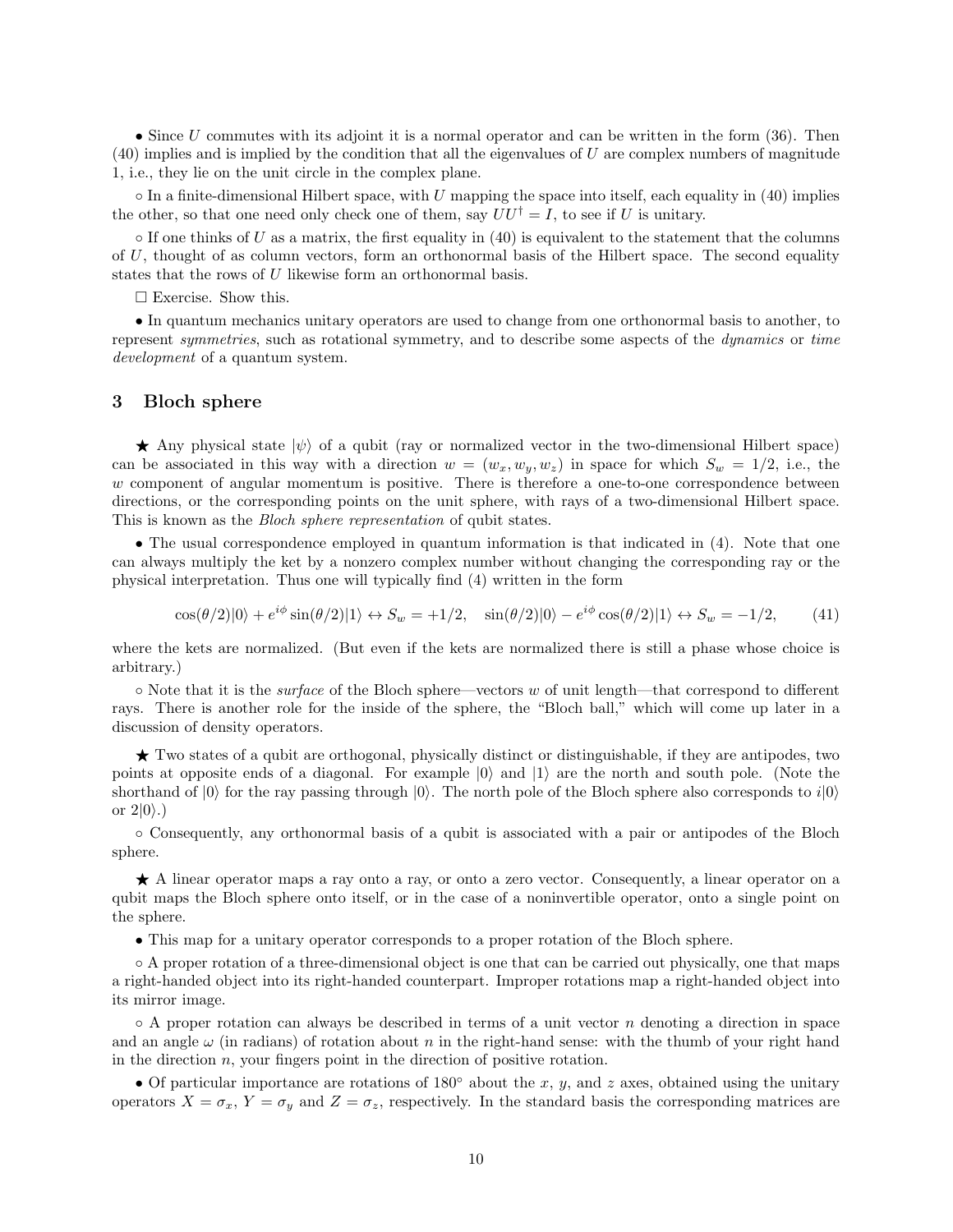the well-known Pauli matrices:

$$
X = \begin{pmatrix} 0 & 1 \\ 1 & 0 \end{pmatrix}, \quad Y = \begin{pmatrix} 0 & -i \\ i & 0 \end{pmatrix}, \quad Z = \begin{pmatrix} 1 & 0 \\ 0 & -1 \end{pmatrix}.
$$
 (42)

# 4 Composite systems and tensor products

 $\star$  In quantum theory the Hilbert space of a composite system (such as two qubits) is the tensor product of the Hilbert spaces for the subsystems.

◦ Composite systems, tensor products are discussed in CQT Ch. 6, QCQI Sec. 2.1.7

#### 4.1 Definition

 $\star$  If two subsystems a and b that together comprise a total system, the Hilbert space of the latter is the tensor product of the Hilbert spaces of the subsystems,  $\mathcal{H} = \mathcal{H}_a \otimes \mathcal{H}_b$ . The dimension d of  $\mathcal{H}$  is the product of the dimensions  $d_a$  and  $d_b$  of  $\mathcal{H}_a$ ,  $\mathcal{H}_b$ . Let  $\{|a_j\rangle\}$  and  $\{|b_p\rangle\}$  be orthonormal bases of  $\mathcal{H}_a$  and  $\mathcal{H}_b$ . The Hilbert space  $H$  consists of all vectors that can be written in the form

$$
|\psi\rangle = \sum_{j} \sum_{p} M_{jp} (|a_j\rangle \otimes |b_p\rangle)
$$
 (43)

for some choice of the complex coefficients  $M_{jp}$ .

• Multiplication using ⊗ satisfies the usual distributive laws:

$$
(|a\rangle + |a'\rangle) \otimes (|b\rangle + |b'\rangle) = |a\rangle \otimes |b\rangle + |a\rangle \otimes |b'\rangle + |a'\rangle \otimes |b\rangle + |a'\rangle \otimes |b'\rangle,
$$
 (44)

and scalar constants (complex numbers) can always be placed at the left:

$$
(c|a\rangle) \otimes |b\rangle = |a\rangle \otimes (c|b\rangle) = c(|a\rangle \otimes |b\rangle) = c|a\rangle \otimes |b\rangle,
$$
\n(45)

 $\star$  Bra vectors are formed from kets and vice versa using the dagger operation  $\dagger$ :

$$
(|a\rangle \otimes |b\rangle)^{\dagger} = \langle a| \otimes \langle b|; \quad (\langle a| \otimes \langle b|)^{\dagger} = |a\rangle \otimes |b\rangle \tag{46}
$$

 $\circ$  Note that the order a to the left of b is not changed by the dagger operation; this is an exception to the "reverse the order" rule.

• Using (46) plus the fact that <sup>†</sup> is *anti*linear, one sees that if  $|\psi\rangle$  is given by (43), then

$$
\langle \psi | = \sum_{j} \sum_{p} M_{jp}^* \left( \langle a_j | \otimes \langle b_p | \right) \tag{47}
$$

#### 4.2 Product and entangled states

**★** States in H of the form  $|a\rangle \otimes |b\rangle$  are product states; all others are entangled states.

• Notation.  $|a\rangle \otimes |b\rangle$  is often abbreviated to  $|a\rangle|b\rangle$ , or even to  $|ab\rangle$  when the context makes plain what the symbols mean. Sometimes inserting a ⊗ is useful because it makes things clearer.

• It is often not immediately evident whether a state written in the form (43) is or is not a product state, for both  $|a\rangle$  and  $|b\rangle$  in the product state  $|a\rangle \otimes |b\rangle$  may be linear combinations of a number of basis states  $|a_i\rangle$ and  $|b_p\rangle$ . So it is useful to note that  $|\psi\rangle$  in (43) is a product state if and only if the rank of the matrix  $M_{jp}$ is 1.

◦ Recall that the rank of a matrix is the number of linearly independent rows, which is always equal to the number of linearly independent columns.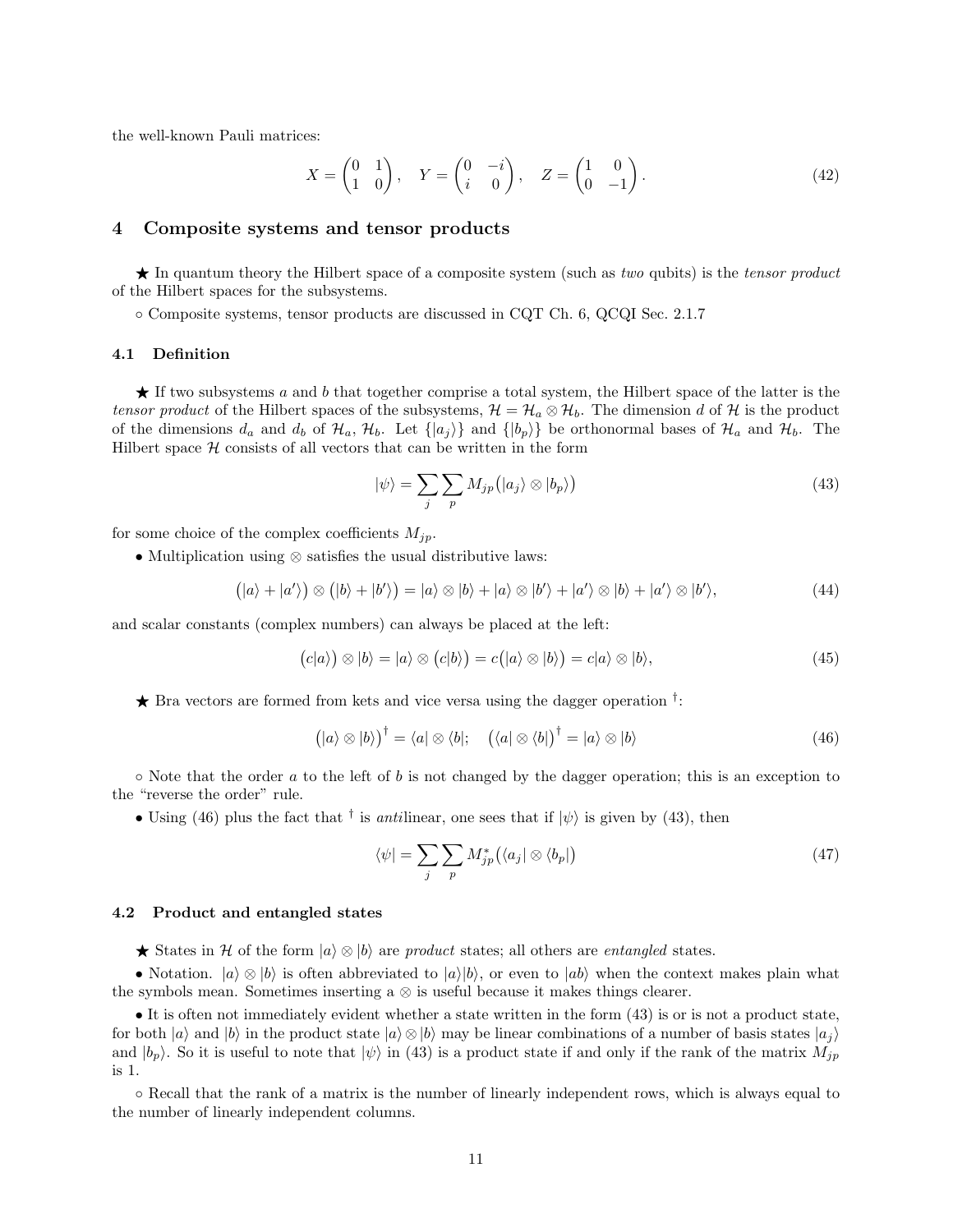**★** Schmidt decomposition. Any  $|\psi\rangle$  in  $\mathcal{H}_a \otimes \mathcal{H}_b$  can be written as

$$
|\psi\rangle = \sum_{j} \lambda_j |\hat{a}_j\rangle \otimes |\hat{b}_j\rangle,\tag{48}
$$

where  $\{|\hat{a}_i\rangle\}$  and  $\{|\hat{b}_p\rangle\}$  are special orthonormal bases of  $\mathcal{H}_a$  and  $\mathcal{H}_b$  which depend upon the  $|\psi\rangle$  one is considering. These bases can in addition be chosen so that the  $\{\lambda_j\}$  are nonnegative real numbers, and for this reason (48) is sometimes written with  $\sqrt{\lambda_j}$  in place of  $\lambda_j$ .

• The number of nonzero terms in (48) is equal to the rank of the matrix  $M_{jp}$  in (43), and is called the Schmidt rank of  $|\psi\rangle$ .

• A state is a product state if and only if its Schmidt rank is 1; entangled states always have a Schmidt rank of 2 or more.

★ Physical interpretation: A product state  $|a\rangle \otimes |b\rangle$  has the meaning that system a has the property  $|a\rangle$ (i.e., corresponding to the projector  $|a\rangle\langle a|$ ) and system b the property  $|b\rangle$ . For an entangled state  $|\psi\rangle$  one typically *cannot* assign definite properties to the individual systems a and b. However, we shall see later that if  $|\psi\rangle$  is thought of not as representing an actual physical property, but as a pre-probability, then it can make sense to talk about probabilities about properties of the separate subsystems a and b.

• Consider the case of two qubits, and assume that

$$
|\psi\rangle = \alpha|00\rangle + \beta|11\rangle,\tag{49}
$$

with  $\alpha \neq 0$ ,  $\beta \neq 0$ . One can show that the only projectors on  $\mathcal{H}_a$  that commute with  $P = |\psi\rangle\langle\psi|$  are I and 0, so in this case it is not possible to say that the composite system possesses property  $P$  and that the subsystem  $\mathcal{H}_a$  possesses any nontrivial property.

#### 4.3 Operators on tensor products

 $\bigstar$  Product operators  $A \otimes B$  act in the following way:

$$
(A \otimes B)(|a\rangle \otimes |b\rangle) = (A|a\rangle) \otimes (B|b\rangle).
$$
 (50)

 $\circ$  One can use linearity and (43) to extend this to the action of  $A \otimes B$  on any  $|\psi\rangle$  in  $\mathcal{H}_a \otimes \mathcal{H}_b$ .

• Any operator on  $A \otimes B$  can be written as a sum of product operators, so (50) suffices to define the action of any operator on any state of  $\mathcal{H}_a \otimes \mathcal{H}_b$ .

• A dyad constructed from two product states is a product operator. Note how one rearranges the terms to make this explicit:

$$
(|a\rangle \otimes |b\rangle)(\langle a' | \otimes \langle b' | ) = (|a\rangle \langle a' | ) \otimes (|b\rangle \langle b' | ) = |a\rangle \langle a' | \otimes |b\rangle \langle b' | \tag{51}
$$

★ Adjoint:  $(A \otimes B)^{\dagger} = A^{\dagger} \otimes B^{\dagger}$ , and extend to other cases using the fact that  $\dagger$  is antilinear. Note that A remains to the left of B after applying  $^{\dagger}$ .

★ Note that  $A \otimes I$  is often written as A if it is obvious that the operator A refers to subsystem  $\mathcal{H}_a$ ; similarly  $I \otimes B$  is often written as B. This sometimes causes confusion.

 $\bigstar$  Products of product operators:

$$
(A \otimes B)(A' \otimes B') = AA' \otimes BB'.
$$
\n(52)

## 4.4 Example of two qubits

**★** We write product states  $|a\rangle \otimes |b\rangle$  in the abbreviated form  $|ab\rangle$ . The computational (standard) basis of the two qubit system is formed by the four states

$$
|00\rangle, |01\rangle, |10\rangle, |11\rangle. \tag{53}
$$